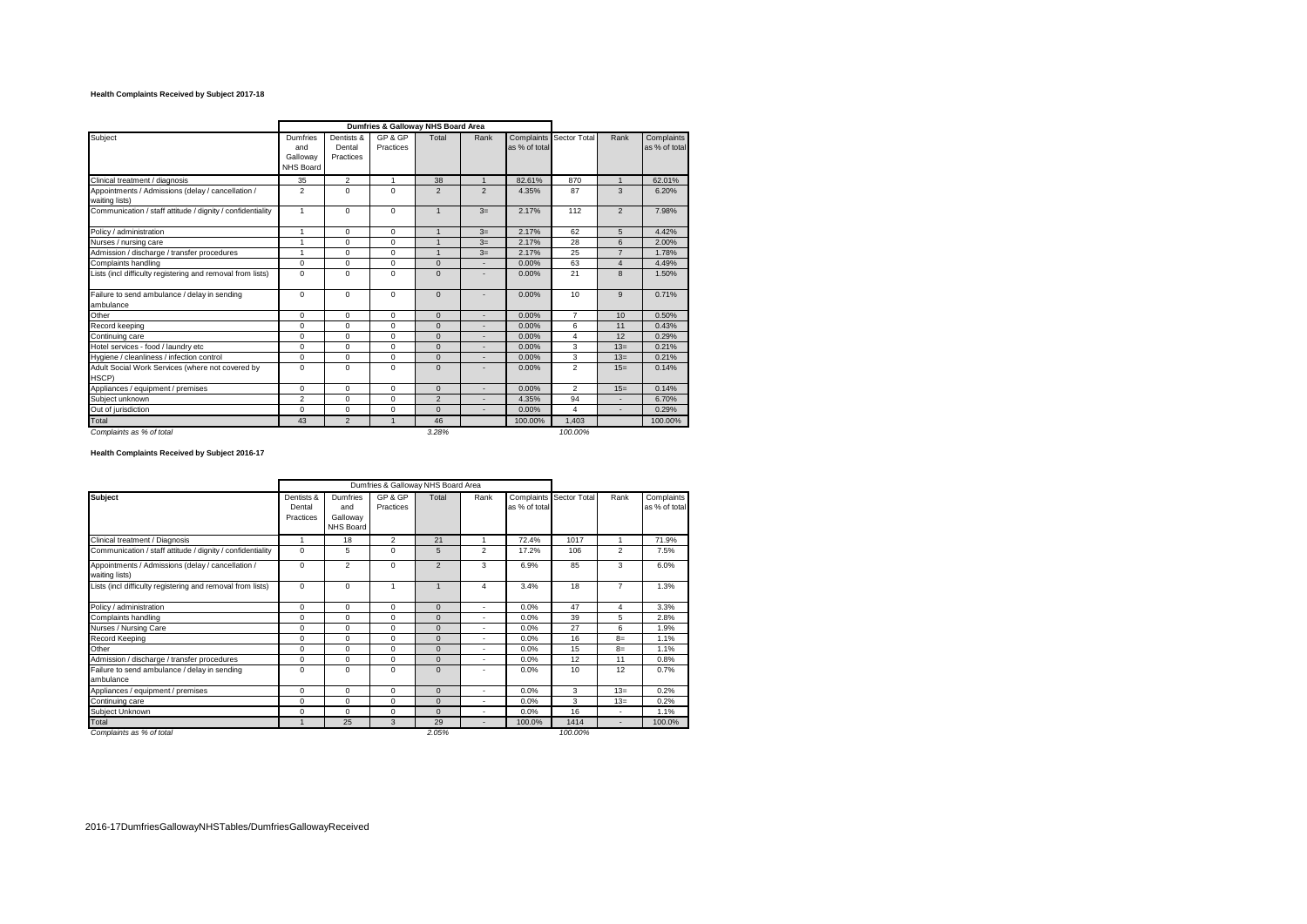## **Health Complaints Detemined by Outcome 2017-18 Health Complaints Determined by Outcome 2016-17**

|                                      | Dumfries & Galloway NHS Board Area      |                                |                                       |                      |                |              |                                     |                                                 |                                    |                     |                |                 |
|--------------------------------------|-----------------------------------------|--------------------------------|---------------------------------------|----------------------|----------------|--------------|-------------------------------------|-------------------------------------------------|------------------------------------|---------------------|----------------|-----------------|
| Stage                                | Outcome Group                           | Dentists & Dental<br>Practices | Dumfries and<br>Galloway NHS<br>Board | GP & GP<br>Practices | Total          | Sector Total |                                     |                                                 | Dumfries & Galloway NHS Board Area |                     |                |                 |
| Advice                               | Not duly made or withdrawn              | $^{\circ}$                     | $\overline{2}$                        | $\mathbf{0}$         | 2              | 256          | Stage                               | Outcome Group                                   | Dumfries and Galloway<br>NHS Board | GP& GP<br>Practices | Total          | Sector<br>Total |
|                                      | Out of jurisdiction (non-discretionary) | $\overline{0}$                 | $\mathbf{0}$                          | $\mathbf{0}$         | $\mathbf{0}$   | 2            | Advice                              | Not duly made or withdrawn                      | 5                                  | $\mathbf 0$         | 5              | 312             |
|                                      | Outcome not achievable                  | $\Omega$                       | $\Omega$                              | $\Omega$             | $\Omega$       |              |                                     | Premature                                       | $5\overline{5}$                    |                     | 6              | 242             |
|                                      | Premature                               | $\Omega$                       | $\overline{7}$                        | $\Omega$             | $\overline{ }$ | 242          |                                     | Total                                           | 10 <sup>10</sup>                   |                     | 11             | 554             |
|                                      | Total                                   | $\Omega$                       | $\mathbf{q}$                          | $\Omega$             | 9              | 501          | <b>Early Resolution</b>             | Not duly made or withdrawn                      |                                    | $\mathbf{0}$        | $\overline{1}$ | 68              |
| <b>Early Resolution</b>              | Not duly made or withdrawn              | $\Omega$                       | $\Omega$                              | $\mathbf 0$          | $\Omega$       | 62           |                                     | Out of jurisdiction (discretionary              | $\Omega$                           | $\mathbf 0$         | $\Omega$       | 58              |
|                                      | Out of jurisdiction (discretionary)     | $\Omega$                       |                                       | $\Omega$             |                | 52           |                                     | Out of jurisdiction (non-discretion             | $\Omega$                           |                     |                | 20              |
|                                      | Out of jurisdiction (non-discretionary) |                                | $\Omega$                              | $\Omega$             |                | 32           |                                     | Outcome not achievable                          | $\Omega$                           |                     |                | 47              |
|                                      | Outcome not achievable                  | $\mathbf{0}$                   | $\Omega$                              | $\mathbf{0}$         | $\mathbf{0}$   | 36           |                                     | Premature                                       |                                    | $\mathbf{0}$        |                | 54              |
|                                      | Premature                               | $\mathbf{0}$                   | 3                                     | $\mathbf{0}$         | 3              | 59           |                                     | Proportionality                                 | 3                                  | $\mathbf{0}$        | 3              | 113             |
|                                      | Proportionality                         | $\mathbf{0}$                   | 6                                     | $^{\circ}$           | 6              | 195          |                                     | Resolved                                        | $\Omega$                           | $\Omega$            | $\Omega$       | 12              |
|                                      | Resolved                                | $\Omega$                       |                                       | $^{\circ}$           | -1             | 14           |                                     | Total                                           | $5\overline{5}$                    | 2                   | $\overline{7}$ | 372             |
|                                      | Total                                   |                                | 11                                    | $\Omega$             | 12             | 450          | Investigation                       | Fully upheld                                    | $\boldsymbol{\Lambda}$             | $\mathbf{0}$        | $\overline{4}$ | 129             |
| Investigation                        | Fully upheld                            |                                | 3                                     | $\Omega$             | $\overline{4}$ | 120          |                                     | Some upheld                                     | $5\overline{5}$                    | $\Omega$            | 5              | 131             |
|                                      | Some upheld                             | $\Omega$                       | 5                                     | $\Omega$             | 5              | 141          |                                     | Not upheld                                      | 3                                  | 2                   | 5              | 235             |
|                                      | Not upheld                              | $\Omega$                       | $\overline{2}$                        |                      | 3              | 172          |                                     | Not duly made or withdrawn                      | $\Omega$                           | $\Omega$            | $\Omega$       | 11              |
|                                      | Not duly made or withdrawn              | $\Omega$                       | $\overline{ }$                        | $\Omega$             | $\overline{1}$ | 6            |                                     | Outcome not achievable                          | $\Omega$                           | $\Omega$            | $\Omega$       | $\overline{1}$  |
|                                      | Resolved                                | $\Omega$                       | $\Omega$                              | $\mathbf 0$          | $\mathbf 0$    |              |                                     | Total                                           | 12                                 | 2                   | 14             | 507             |
|                                      | Total                                   |                                | 11                                    |                      | 13             | 440          | <b>Total Complaints</b>             |                                                 | 27                                 | 5 <sup>5</sup>      | 32             | 1,433           |
| <b>Total Complaints</b>              |                                         | $\overline{2}$                 | 31                                    | $\mathbf{1}$         | 34             | 1,391        |                                     |                                                 |                                    |                     |                |                 |
| <b>Total Premature Complaints</b>    |                                         | $\Omega$                       | 10                                    | 0                    | 10             | 301          | <b>Total Premature Complaints</b>   |                                                 | 6                                  |                     |                | 296             |
| Premature Rate                       |                                         | 0.0%                           | 32.3%                                 | 0.0%                 | 29.4%          | 21.6%        | Premature Rate                      |                                                 | 22.2%                              | 20.0%               | 21.9%          | 20.7%           |
| <b>Total Investigation Decisions</b> |                                         |                                | 10                                    |                      | 12             | 433          | Fit for SPSO Total (Investigations) |                                                 | 12                                 | $\overline{2}$      |                | 507             |
| <b>Total Upholds</b>                 |                                         |                                | 8                                     | $\Omega$             | 9              | 261          | Total Cases Upheld / Some Upheld    |                                                 | 9                                  | $\Omega$            | 9              | 260             |
| <b>Uphold Rate</b>                   |                                         | 100.0%                         | 80.0%                                 | 0.0%                 | 75.0%          | 60.3%        |                                     | Uphold Rate (total upheld / total fit for SPSO) | 75.0%                              | 0.0%                | 64.3%          | 51.3%           |
| Old Uphold Rate Calculation          |                                         |                                |                                       |                      |                |              |                                     |                                                 |                                    |                     |                |                 |
| Total Cases 'Fit for SPSO'           |                                         |                                | 11                                    |                      | 13             | 440          |                                     |                                                 |                                    |                     |                |                 |
| <b>Total Upholds</b>                 |                                         |                                | 8                                     |                      | 9              | 261          |                                     |                                                 |                                    |                     |                |                 |
| <b>Uphold Rate</b>                   |                                         | 100.0%                         | 72.7%                                 | 0.0%                 | 69.2%          | 59.3%        |                                     |                                                 |                                    |                     |                |                 |
|                                      |                                         |                                |                                       |                      |                |              |                                     |                                                 |                                    |                     |                |                 |

|                         |                                     | Dumfries & Galloway NHS Board Area        |                             |                |                 |
|-------------------------|-------------------------------------|-------------------------------------------|-----------------------------|----------------|-----------------|
| Stage                   | Outcome Group                       | Dumfries and Galloway<br><b>NHS Board</b> | GP & GP<br><b>Practices</b> | Total          | Sector<br>Total |
| Advice                  | Not duly made or withdrawn          | 5                                         | $\Omega$                    | 5              | 312             |
|                         | Premature                           | 5                                         | 1                           | 6              | 242             |
|                         | Total                               | 10                                        | 1                           | 11             | 554             |
| Early Resolution        | Not duly made or withdrawn          | 1                                         | $\Omega$                    | 1              | 68              |
|                         | Out of jurisdiction (discretionary) | $\Omega$                                  | $\Omega$                    | $\Omega$       | 58              |
|                         | Out of jurisdiction (non-discretion | 0                                         | 1                           | 1              | 20              |
|                         | Outcome not achievable              | $\Omega$                                  | 1                           | 1              | 47              |
|                         | Premature                           | 1                                         | $\Omega$                    | 1              | 54              |
|                         | Proportionality                     | 3                                         | $\Omega$                    | 3              | 113             |
|                         | Resolved                            | $\Omega$                                  | $\Omega$                    | $\Omega$       | 12              |
|                         | Total                               | 5                                         | $\overline{2}$              | $\overline{7}$ | 372             |
| Investigation           | Fully upheld                        | 4                                         | $\Omega$                    | 4              | 129             |
|                         | Some upheld                         | 5                                         | $\Omega$                    | 5              | 131             |
|                         | Not upheld                          | 3                                         | $\overline{2}$              | 5              | 235             |
|                         | Not duly made or withdrawn          | 0                                         | $\Omega$                    | $\Omega$       | 11              |
|                         | Outcome not achievable              | $\Omega$                                  | $\Omega$                    | $\Omega$       | 1               |
|                         | Total                               | 12                                        | $\overline{2}$              | 14             | 507             |
| <b>Total Complaints</b> |                                     | 27                                        | 5                           | 32             | 1,433           |

| <b>Total Premature Complaints</b>                 |              |       |              | 296    |
|---------------------------------------------------|--------------|-------|--------------|--------|
| Premature Rate                                    | 22.2%        | 20.0% | 21.9%        | 20.7%  |
|                                                   |              |       |              |        |
| Fit for SPSO Total (Investigations)               | 12           |       | 14           | 507    |
| Total Cases Upheld / Some Upheld                  | a            |       |              | 260    |
| I Inhold Pate (total unheld / total fit for SPSO) | <b>75 0%</b> | n nos | <b>64.3%</b> | 51 30/ |